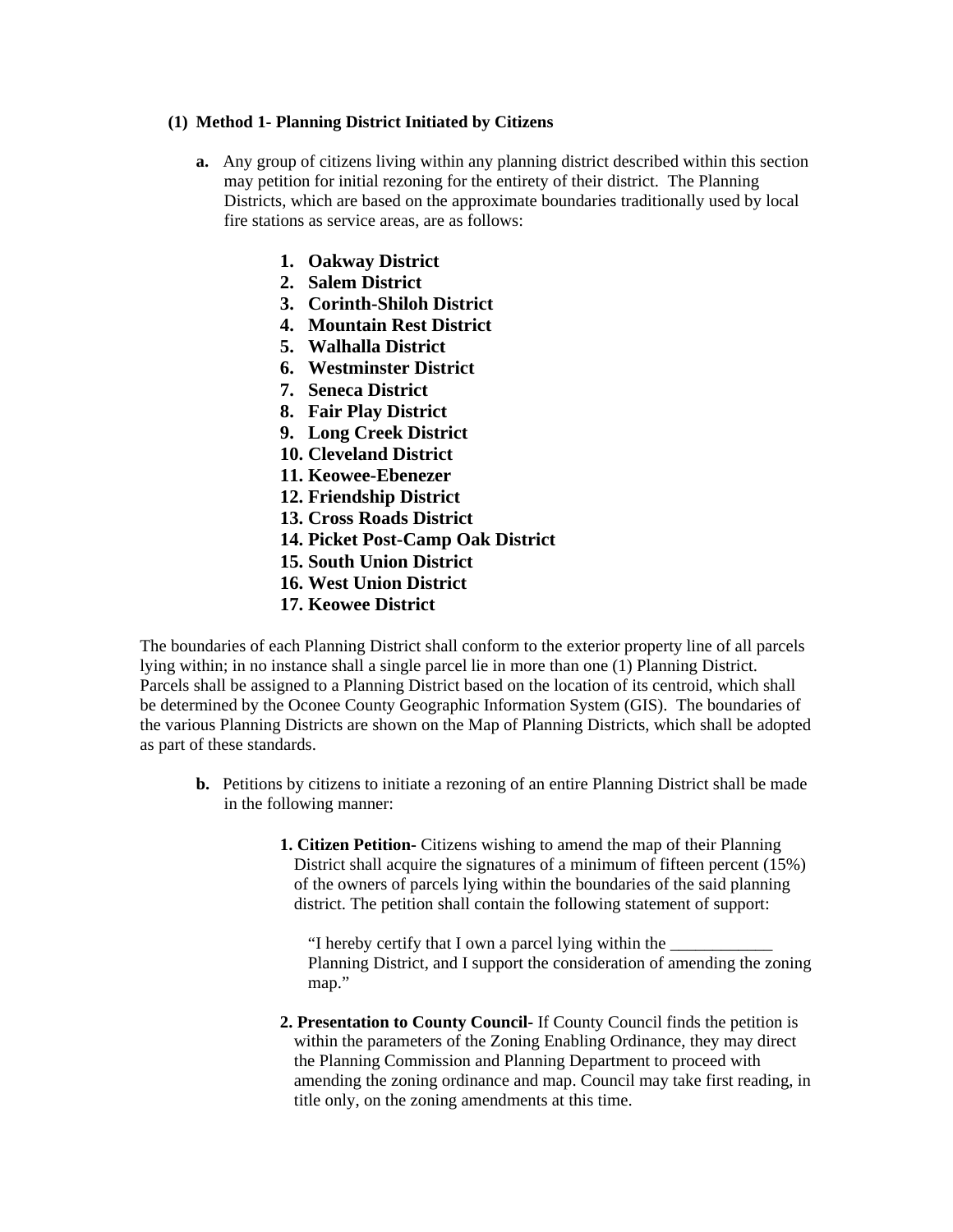- **3. Review of Land Use Map-** The Planning Commission shall undertake a review the district's portion of the Future Land Use Map.
- **4. Initial Zoning Meeting in District-** Following the review of the Future Land Use Map, the Planning Department will schedule a public meeting to begin working with citizens to develop a proposed zoning map. Nominations for the District Planning Advisory Committee will be called for at this time.
- **5. Appointment of District Planning Advisory Committee-** County Council will review the nominations for the District Planning Advisory Committee and appoint individuals to the committee. The Committee shall consist of seven owners of parcels lying within the district. The committee shall elect a chair who shall conduct committee meetings, call subsequent meetings as necessary, and set forth the agenda for subsequent meetings.
- **6. Creation of proposed District Zoning Map-** With assistance from planning staff, the District Planning Advisory Committee will use the Future Land Use Map as a guide in creating proposed changes to the district's portion of the Official Zoning Map. All proposed amendments shall be chosen from the zoning districts and their corresponding regulations established in this ordinance.
- **7. Planning Commission Review of proposed Zoning Map-** When completed, the Committee shall present their draft map to the planning commission for review. The planning commission shall review the changes to ensure that they are compatible with the comprehensive plan. During this time, the planning department shall mail a survey to all district property owners soliciting their opinion of the proposed changes, with a deadline to respond of thirty (30) days. At the end of the survey period, the commission shall forward a recommendation regarding the proposed changes to county council. A positive recommendation of the commission shall require both a finding of compliance with the comprehensive plan, and a minimum of 51% of the returned responses to the survey favoring the proposed changes. (amended)
- **8. Consideration of Recommendation-** County Council shall consider the proposed zoning map amendments and may take second reading on the ordinance at this time. (amended)
- **9. Comment Period-** A comment period of no less than thirty (30) days shall be held at this time. (amended)
- **10. Consideration of survey results by County Council-** Upon the completion of the comment period, County Council may hold a public hearing on the proposed amendments. Once the public hearing has been completed, County Council may take third and final reading of an ordinance to amend the Planning Districts portions of the Official Zoning Map. (amended)